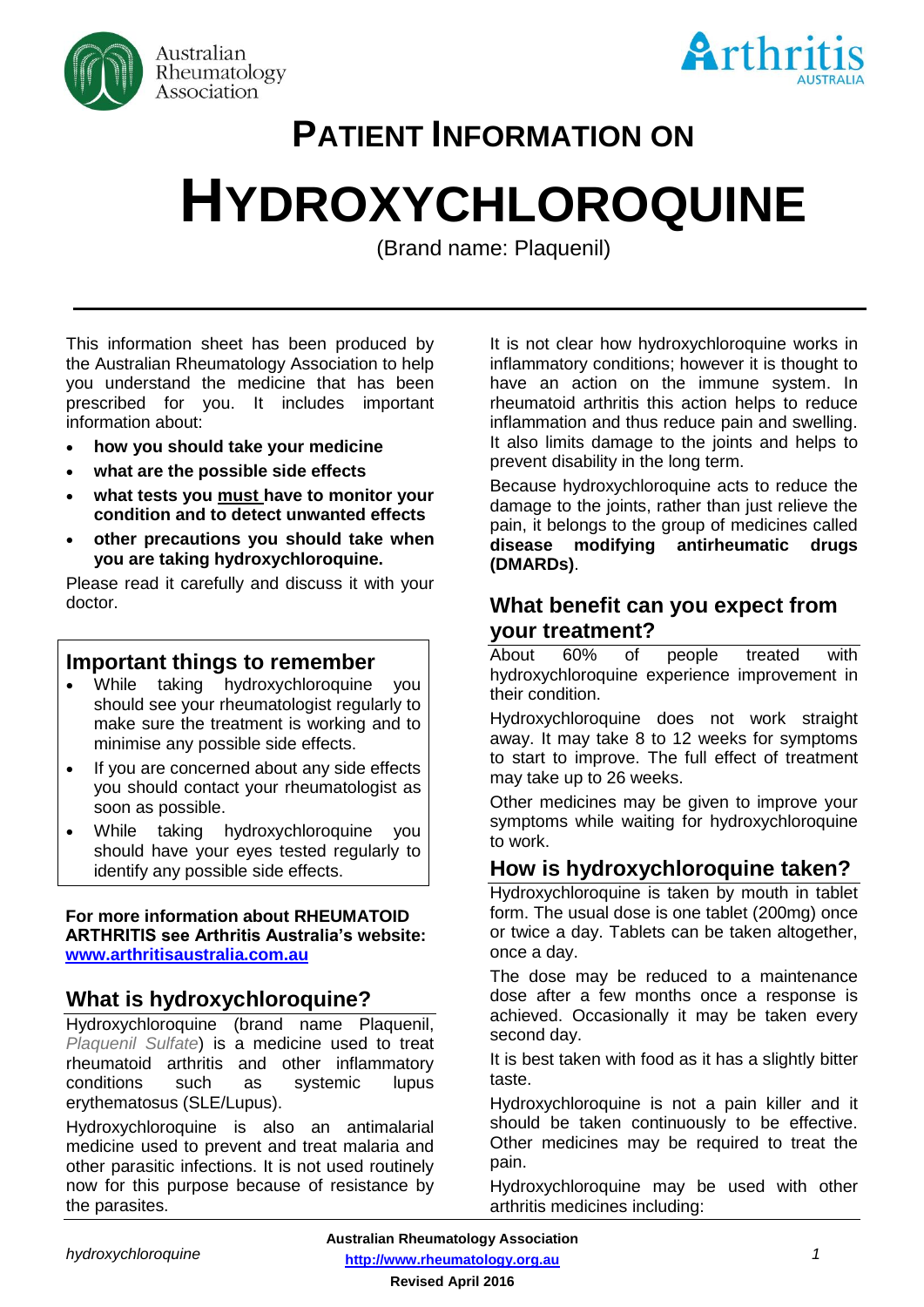- other DMARDs such as methotrexate
- steroid medicines such as prednisolone or cortisone injections into the joint
- anti-inflammatory medicines (NSAIDs) such as naproxen (Naprosyn) and ibuprofen (Brufen, Nurofen)
- simple pain medicines such as paracetamol.

There are separate information sheets for the medicines mentioned above.

#### *How long is treatment continued?*

Treatment with hydroxychloroquine may be continued indefinitely as long as it is effective and no serious side effects occur.

If you stop hydroxychloroquine treatment for more than a few weeks there is a risk that your condition may worsen. Continue with your treatment unless advised by your doctor or unless side effects develop.

## **Are there any side effects?**

You might experience side effects with your treatment. Tell your doctor if you are concerned about possible side effects. A reduction in dose may minimise side effects so that you can continue to take this treatment. Your doctor will advise on any dose changes that are necessary.

#### *Most common possible side effects*

• About 10% of patients experience stomach and bowel side effects such as *nausea (feeling sick), loss of appetite or diarrhoea.* As the tablets are slightly bitter, these problems can often be reduced by taking the tablets with food or milk, or they may just improve with time.

#### *Less common or rare possible side effects*

- Less common side effects include *skin rashes* and increased *sensitivity to the sun*. It is a good idea to wear sunscreen and a hat when in the sun. The medication may rarely worsen psoriasis rash.
- Very rarely hydroxychloroquine may cause *temporary blurring of vision* due to deposits in the front of the eye (cornea). This is fully reversible when the medicine is stopped. You should report to your doctor any visual disturbances, (blurred vision, mist or fog before the eyes or light sensitivity).
- More serious *eye problems involving the retina* (back of the eye) are extremely rare. These occur mainly in people taking a high

dose for longer than 5 years, or in those who have liver or kidney problems. Your doctor will advise you about what eye testing is required.

• Very rare effects include *thinning of the hair, ringing in the ears, bleaching of the skin and/or hair*, and *weakness of the leg muscles*.

# **What precautions are necessary?**

#### *Eye testing*

When you start treatment with hydroxychloroquine your doctor will discuss your vision and may ask you to have an eye test. This eye test may be repeated during your treatment to monitor effects on your eyesight.

#### *Use with other medicines*

- Hydroxychloroquine can interact with other medicines. You should tell your doctor (including your general practitioner, rheumatologist and others) about all medicines you are taking or plan to take. This includes over the counter or herbal/naturopathic medicines. You should also mention your treatment when you see other health professionals.
- Most vaccines can be given safely. Talk with your rheumatologist before receiving any vaccines.

#### *Use with alcohol*

There is no particular reason for you to avoid alcohol while taking hydroxychloroquine. However drinking more than 4 standard drinks on one occasion, even if infrequently, is strongly discouraged.

#### *Use in pregnancy and breastfeeding*

- If you intend becoming pregnant, or if you conceive while taking hydroxychloroquine, or if you are breastfeeding, you should discuss this with your doctor.
- Hydroxychloroquine can be used in pregnancy if the mother's condition is serious however you should ask your doctor about the benefits and risks of taking hydroxychloroquine while you are pregnant.